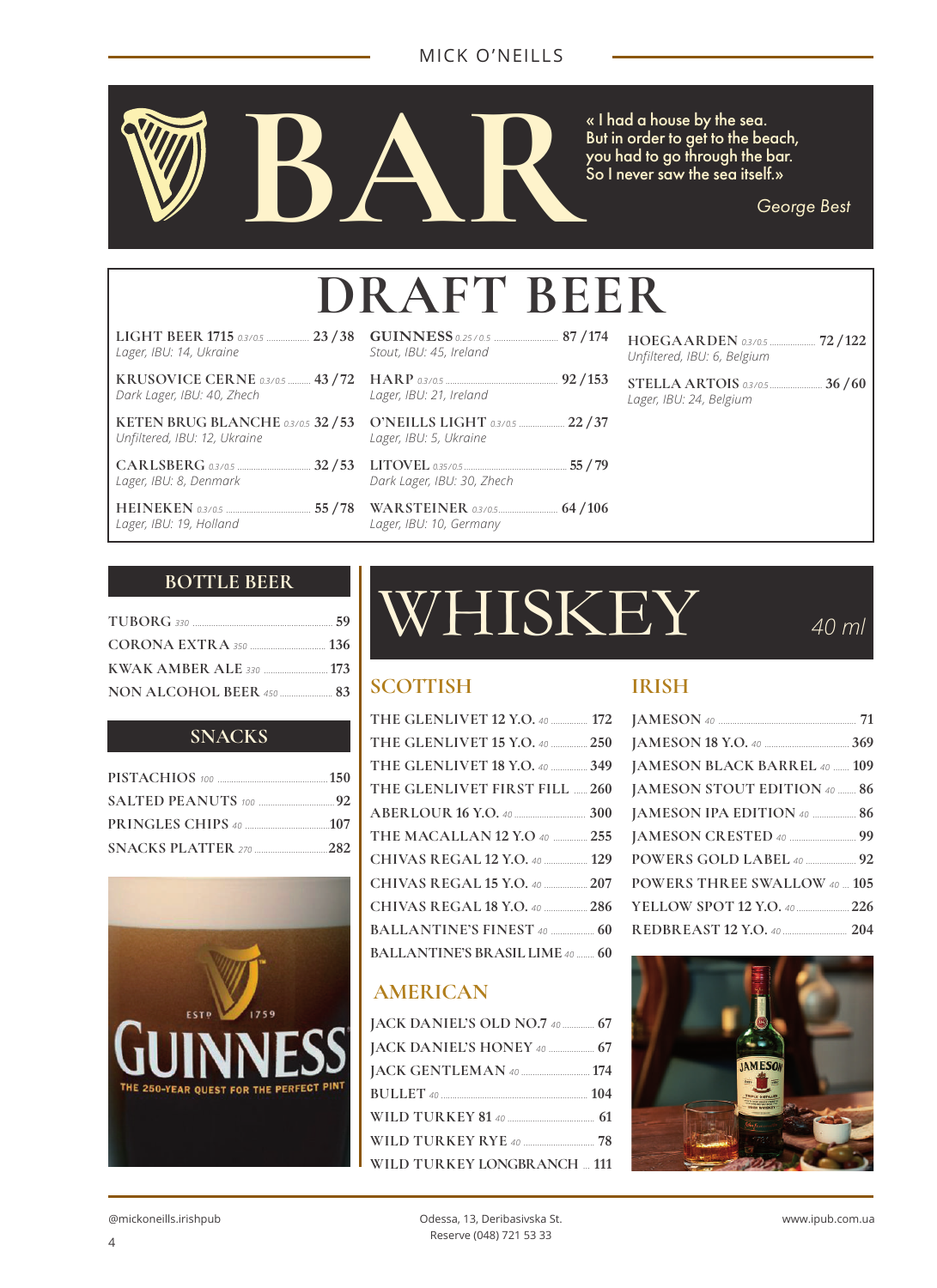#### MICK O'NEILLS

| CHOICE OF CINZANO 40 $\ldots$ 57 |  |
|----------------------------------|--|

#### **GIN** *40 ml*

| <b>BEEFEATER PINK STRAWBERRY  92</b> |  |
|--------------------------------------|--|
|                                      |  |
|                                      |  |

#### **COGNAC / BRANDY** *40 ml*

| <b>ARARAT AKHTAMAR 10 Y.O.  175</b> |  |
|-------------------------------------|--|
|                                     |  |
|                                     |  |
| SHABO GRAND RESERVE 40  58          |  |
|                                     |  |

#### **VODKA** *40 ml*

| FINLANDIA CRANBERRY 40  34 |  |
|----------------------------|--|
|                            |  |
| KHORTYTSA SILVER 40  25    |  |
| KHORTYTSA PREMIUM 40  30   |  |
| KHORTYTSA DE LUXE 40  35   |  |
|                            |  |
|                            |  |
|                            |  |

#### **MESCAL** *40 ml*

#### **MONTELOBOS ESPADIN JOVEN** . **184**

| <b>BITTERS</b>                  | $40\,ml$ |
|---------------------------------|----------|
| $BECHEROVKA$ 40 $\sim$ 72       |          |
| <b>BECHEROVKA LEMOND 40  72</b> |          |

| <b>OLMECA ALTOS REPOSADO 40 145</b> |  |
|-------------------------------------|--|

### **APERITIVES** *40 ml* **TEQUILA** *40 ml* **RUM** *40 ml*

| <b>HAVANA CLUB ESPECIAL 40  75</b> |  |
|------------------------------------|--|
| <b>HAVANA CLUB 7 ANOS</b> 40  119  |  |



#### **LIQUEURS** *40 ml*

| AMARO RAMAZZOTTI 40  92 |  |
|-------------------------|--|
|                         |  |
|                         |  |

#### **CRAFT BITTERS** *40 ml*



### **HOOTCH IN IRELAND**

Don't like beer, tired of traditional whiskey? Maybe the other way around? We know how to help you. Irish poitin is our answer.

The Irish have always been famous for their special passion for bright unusual strong drinks, and the classics of the genre in the form of high-quality poitin is the most striking example of this.

A wide variety of raw materials can be used as a basis for creating a drink, from grains and sugar beets to potatoes and molasses. Notes of green apples, smoke, white pepper and woods give the sweat a special aroma. To fully reveal the gastronomic features of the drink, it is best to use it with fish dishes, meat and cheese cuts.

Due to repeated distillation, it acquires unique taste characteristics that can become a worthy addition to any evening, whether it be a meeting of old jubilee or anniversary celebration in the company of relatives. Hurry up to taste the traditional drink of the real Irish at the Mick O'Neills Irish Pub.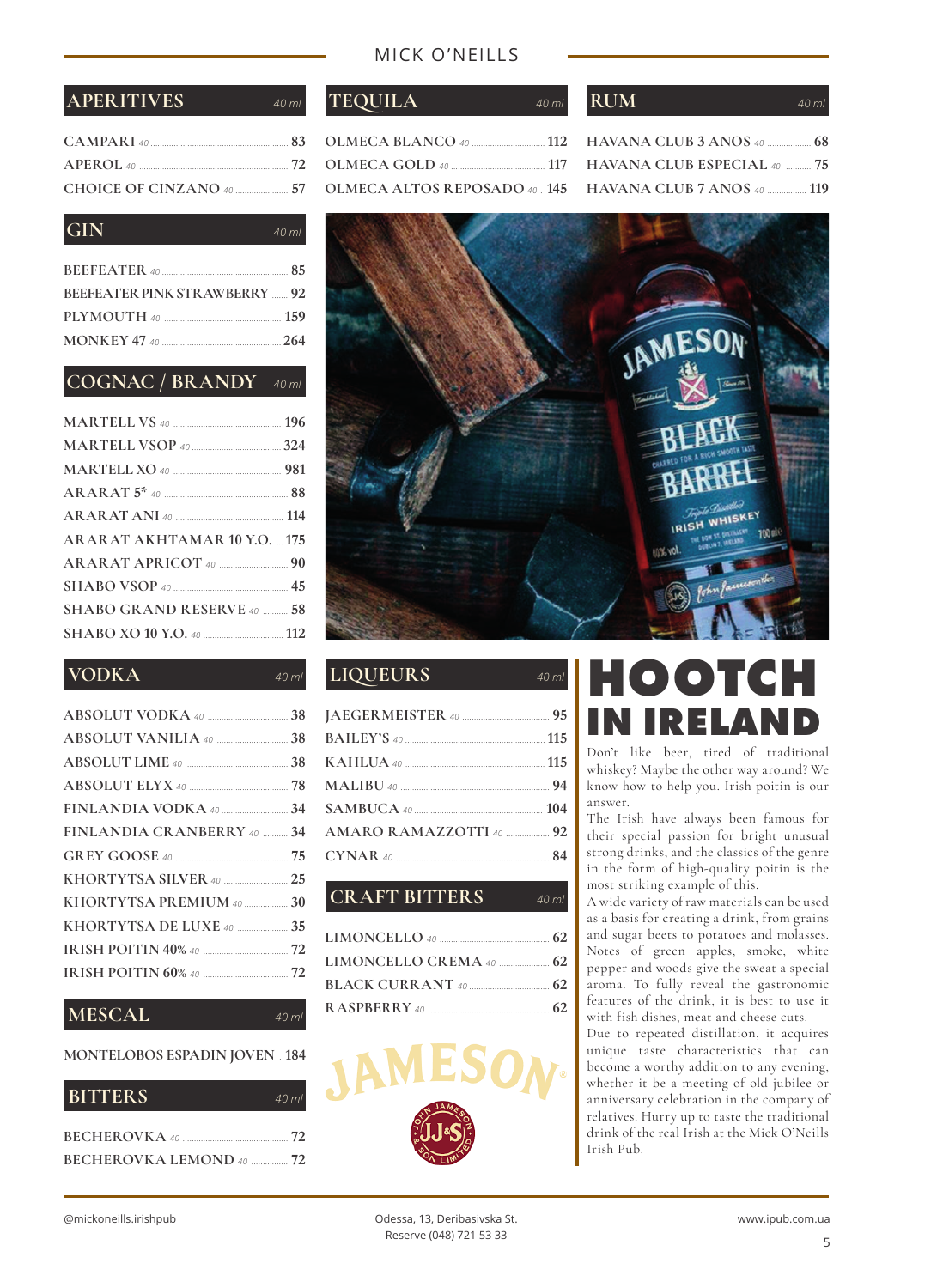## NOTH<br>Beats a GOOD<br>GLASS **WINEER THE STAND WEIGHT WAS SHOT WARE AND MANUSCRIPS ON THE STAND WAS SHOTN WARE AND MANUSCRIPS ON THE STAND WAS SHOTN WAS SHOTN WAS SHOTN WAS SHOTN WAS SHOTN WAS SHOTN WAS SHOTN WAS SHOTN WAS SHOTN WAS SHOTN WAS SHOTN WA**

*to drink bad wines." Johann Wolfgang von Goethe*

## **SPARKLING WINE** *150 / 750 ml*

## **STILL WINE** *150 / 750 ml*

| ALAZANI VALLEY TELLIANI VALLEY (Georgia, semi-sweet, white)  102 / 510 |  |
|------------------------------------------------------------------------|--|
|                                                                        |  |
|                                                                        |  |

| SAUVIGNON BLANC MARLBOROUGH (New Zealand, dry, white)  166 / 830 |  |
|------------------------------------------------------------------|--|
|                                                                  |  |
|                                                                  |  |
|                                                                  |  |
|                                                                  |  |

#### **SOFT DRINKS**

| COCA-COLA / SPRITE 250  46 |  |
|----------------------------|--|
|                            |  |
| TONIC SCHWEPPES 250  46    |  |
|                            |  |

### **FRESHLY JUICES**

| STEWED FRUIT DRINK 250  55 |  |
|----------------------------|--|
|                            |  |

#### **LEMONADES**